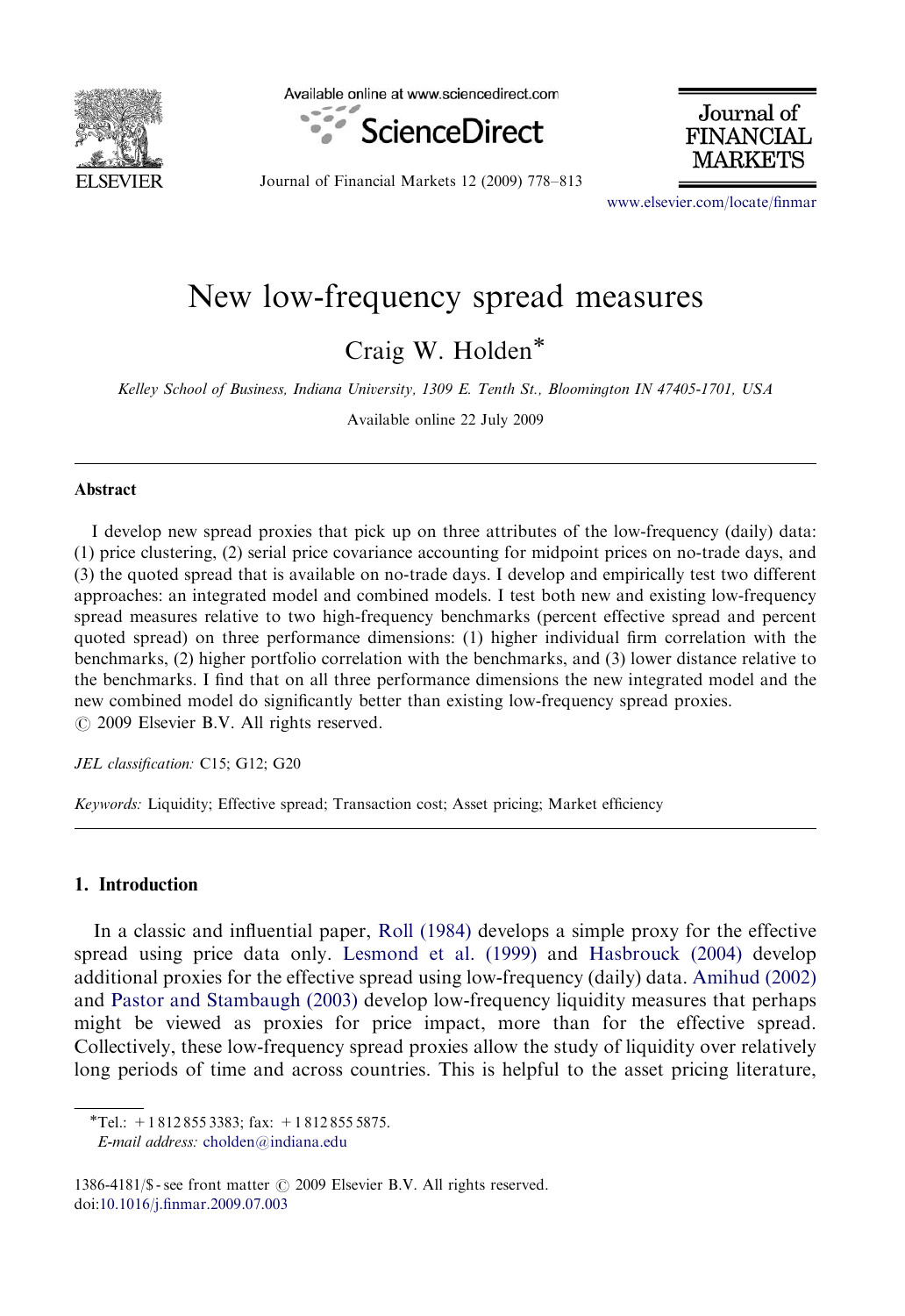because recent studies suggest that liquidity is a priced risk factor. This is also helpful to recent studies in the market efficiency and corporate finance literatures, which utilize spread proxies for the cost of trade by stock, by time period, and across countries. Is it possible to create new low-frequency spread proxies that perform better than the existing lowfrequency spread proxies? In this paper, better performance is primarily evaluated relative to two high-frequency benchmarks (percent effective spread and percent quoted spread)

and on three dimensions: (1) higher individual firm correlation with the benchmarks, (2) higher portfolio correlation with the benchmarks, and (3) lower distance (tracking error) relative to the benchmarks. I find that the answer is ''yes'' on all three dimensions.

Spread proxies can be constructed from daily data going back more than 80 years in the United States and for various time spans in countries around the world. For U.S. equity markets, the Center for Research in Security Prices (CRSP) provides five key daily stock variables: prices, returns adjusted for splits and dividends, volume, high/ask, and low/bid.<sup>1</sup> These five variables are available for all NYSE/AMEX firms from December 31, 1925 to the present and for all NASDAQ firms from December 14, 1972 to the present.

High-performing low-frequency spread measures would be very helpful to the asset pricing literature. [Chordia et al. \(2000\)](#page--1-0), [Sadka \(2003\)](#page--1-0), [Acharya and Pedersen \(2005\),](#page--1-0) [Fujimoto \(2004\)](#page--1-0), [Hasbrouck \(2009\),](#page--1-0) and others show that in recent U.S. experience various liquidity measures vary systematically and are priced; [Bekaert et al. \(2007\)](#page--1-0) provide similar evidence for emerging markets where liquidity concerns may be more pronounced. Spread proxies going back in time and/or across countries are needed to determine whether or not these asset pricing relationships hold up across time and space.

High-performing low-frequency spread measures would be very helpful to the market efficiency and corporate finance literatures. [De Bondt and Thaler \(1985\),](#page--1-0) [Jegadeesh and](#page--1-0) [Titman \(1993\),](#page--1-0) [Jegadeesh and Titman \(2001\)](#page--1-0), [Chan et al. \(1996\),](#page--1-0) [Rouwenhorst \(1998\)](#page--1-0), and many others have found trading strategies that appear to generate significant abnormal returns. Correctly scaled spread proxies over time and/or across countries are needed to determine if these trading strategies are truly profitable net of a relatively precise measure of cost of trading. Similarly, [Dennis and Strickland \(2003\)](#page--1-0), [Kalev et al. \(2003\),](#page--1-0) [Cao et al.](#page--1-0) [\(2004\),](#page--1-0) [Lipson and Mortal \(2004a\),](#page--1-0) [Schrand and Verrecchia \(2004\)](#page--1-0), [Lesmond et al. \(2005\),](#page--1-0) and many others examine the impact of corporate finance events on stock liquidity. [Helfin](#page--1-0) [and Shaw \(2000\),](#page--1-0) [Lipson and Mortal \(2004b\)](#page--1-0), [Lerner and Schoar \(2004\)](#page--1-0), and many others examine the influence of liquidity on capital structure, security issuance form, and other corporate finance decisions. Spread proxies over time would expand the potential sample size of this literature. Spread proxies across countries would greatly extend the potential diversity of international corporate finance environments that this literature could analyze.

This paper develops new, low-frequency spread measures that pick up on three attributes of the daily data. One attribute is price clustering—the higher likelihood for trade prices to be on rounder increments. One can directly observe the frequency of various price clusters (odd eighths, odd quarters, etc. on a fractional price grid and off-pennies, offnickels, off-dimes, etc.<sup>2</sup> on a decimal price grid) and use this information to infer the

<sup>&</sup>lt;sup>1</sup>High/ask means the highest trade price on a trading day or the closing ask price on a non-trading day. Similarly, low/bid means the lowest trade price on a trading day or the closing bid price on a non-trading day. <sup>2</sup>

<sup>&</sup>lt;sup>2</sup>Off-pennies are penny price points that are not nickels, dimes, or any higher clusters, namely where the last digit of the price is 1, 2, 3, 4, 6, 7, 8, or 9. Off-nickels are nickel price points that are not dimes, quarters, or any higher clusters, namely where the last two digits of the price are 05, 15, 35, 45, 55, 65, 85, or 95. And so on.